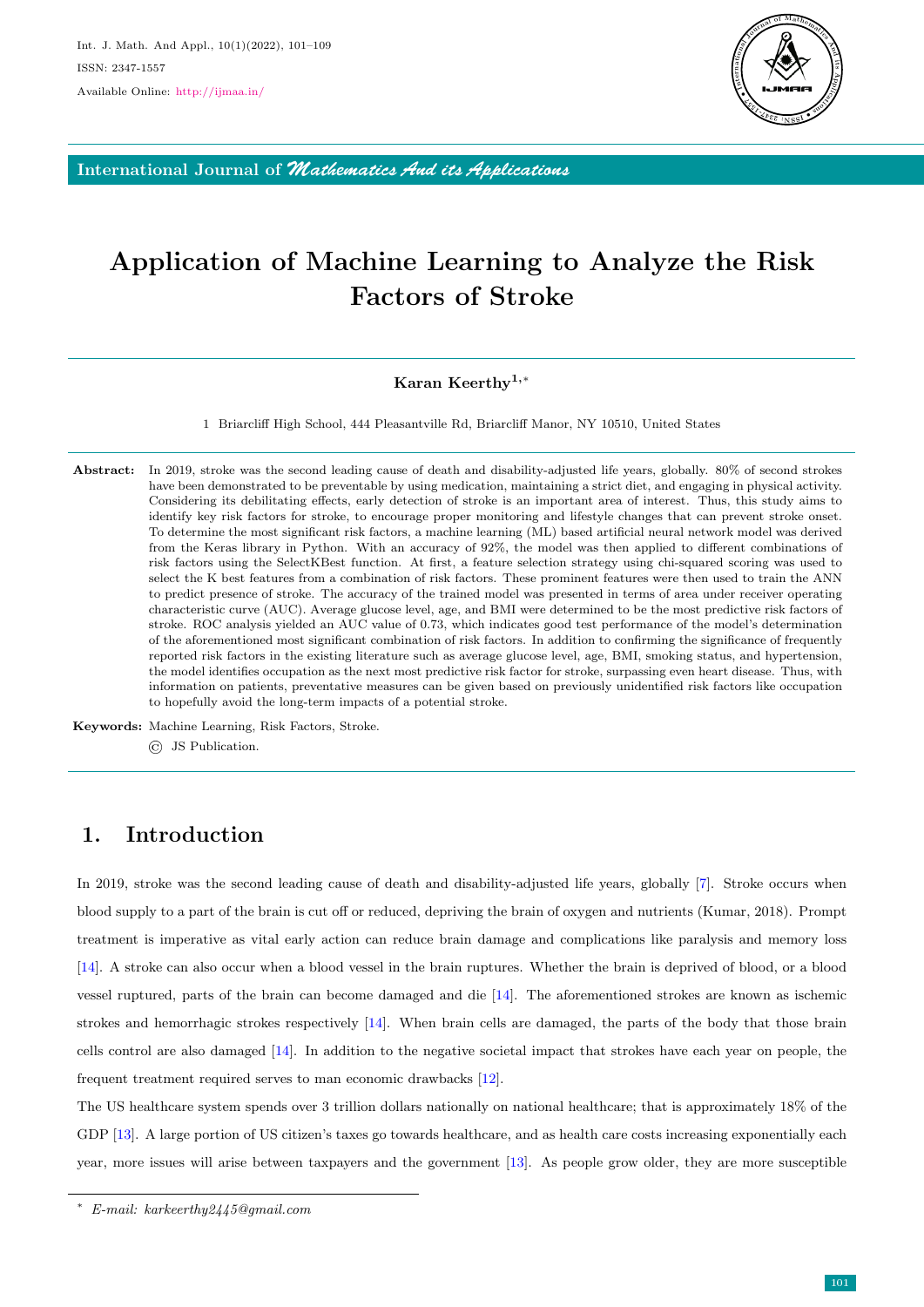to various issues, which leads the retired demographic to use government insurance programs and sink into severe debt. In 2019, on average the US spends 11,000 dollars on each patient [\[12\]](#page-8-2). The healthcare system grows weaker daily; in addition to patient costs, a large portion of money is spent towards the production and maintenance of pharmaceutical. Furthermore, doctor error is also very common which also raises annual healthcare costs. It is necessary for any beneficial solution to both reduce the financial costs, while not reducing the quality of healthcare. Stroke demonstrates effects to both lifestyle and medical risk factors. Lifestyle risk factors include obesity, heavy drinking, and the use of illegal drugs like cocaine and methamphetamine [\[11\]](#page-8-4). Conversely, medical risk factors include high blood pressure, high cholesterol, and cardiovascular disease [\[11\]](#page-8-4). Thus, lifestyle risk factors can be moderated, while medical risk factors cannot be. The elderly is the most at-risk demographic as stroke most commonly affects people between 75 and 85 [\[11\]](#page-8-4). Although through vital research it has been determined that in the Caucasian demographic that men are more at risk than women, many demographics are under represented.

In a 2020 stroke study conducted by the Department of Neurology at Miller School of Medicine of the University of Miami on the elderly demographic, different races of people were analyzed [\[11\]](#page-8-4). The Black and Hispanic populations had the greatest chance of having a stroke, and it was determined that this was due to a gap in education, status of insurance, and a common low socioeconomic status [\[11\]](#page-8-4). This study showed that it is necessary to reduce disparities regarding socioeconomic status. There is still a need to identify and learn about different risk factors of stroke and how they affect different demographics differently. To illustrate, of the studies compiled from PubMed and Web of Science the majority predicted mortality rates using previously identified risk factors [\[7\]](#page-8-0). Although mortality rates are important to monitor using identified risk factors, it is important for there to be more representation for analysis of unidentified risk factors that still could have a significant effect on stroke detection: occupation, marriage status, residential status.

Of the 700,000 people that have a stroke each year 500,000 have their first stroke. This means that 71.43% of people are experiencing strokes for the first time [\[9\]](#page-8-5). The need for an accurate method to assess patients' pre-existing conditions and family history accurately is vital to prevent strokes before they happen for the first time. Regarding second strokes,  $80\%$ have been demonstrated to be preventable by using medication, maintaining a strict diet, and engaging in physical activity [\[10\]](#page-8-6). If strokes are recognized early it can lead to better outcomes with treatment [\[10\]](#page-8-6). Although medical professionals have been able to reduce the chance for a second stroke by a considerable margin, a way to prevent patients having their first strokes is vital. Over the past decade, several applications have been developed to help assess risk factors to determine the chances of a first stroke, and every year more of the applications implement machine learning (ML) to the data analysis process. ML is the process of developing models and predictions based on observed data to determine the best action to take. The complex process is helpful in making decisions in various scenarios. Even though the use of ML has become more common in this field of research, few ML stroke studies have led to significant and reliable real-life application of the model in clinical practice [\[7\]](#page-8-0).

This study aims to identify novel, previously unidentified, risk factors for stroke using a ML model in hopes that identifying new risk factors will lead to an increase in preventative patient care for at-risk individuals.

# 2. Methods

#### 2.1. Data Collection

The dataset analyzed was a public dataset from the coding database Kaggle, also known as the world's largest data science community. The data set, "healthcare-dataset-stroke-data.csv" was analyzed based on 5110 patients with different data for different risk factors related to stroke (Table 1). The data set focused on the features (risk-factors) 'gender', 'age',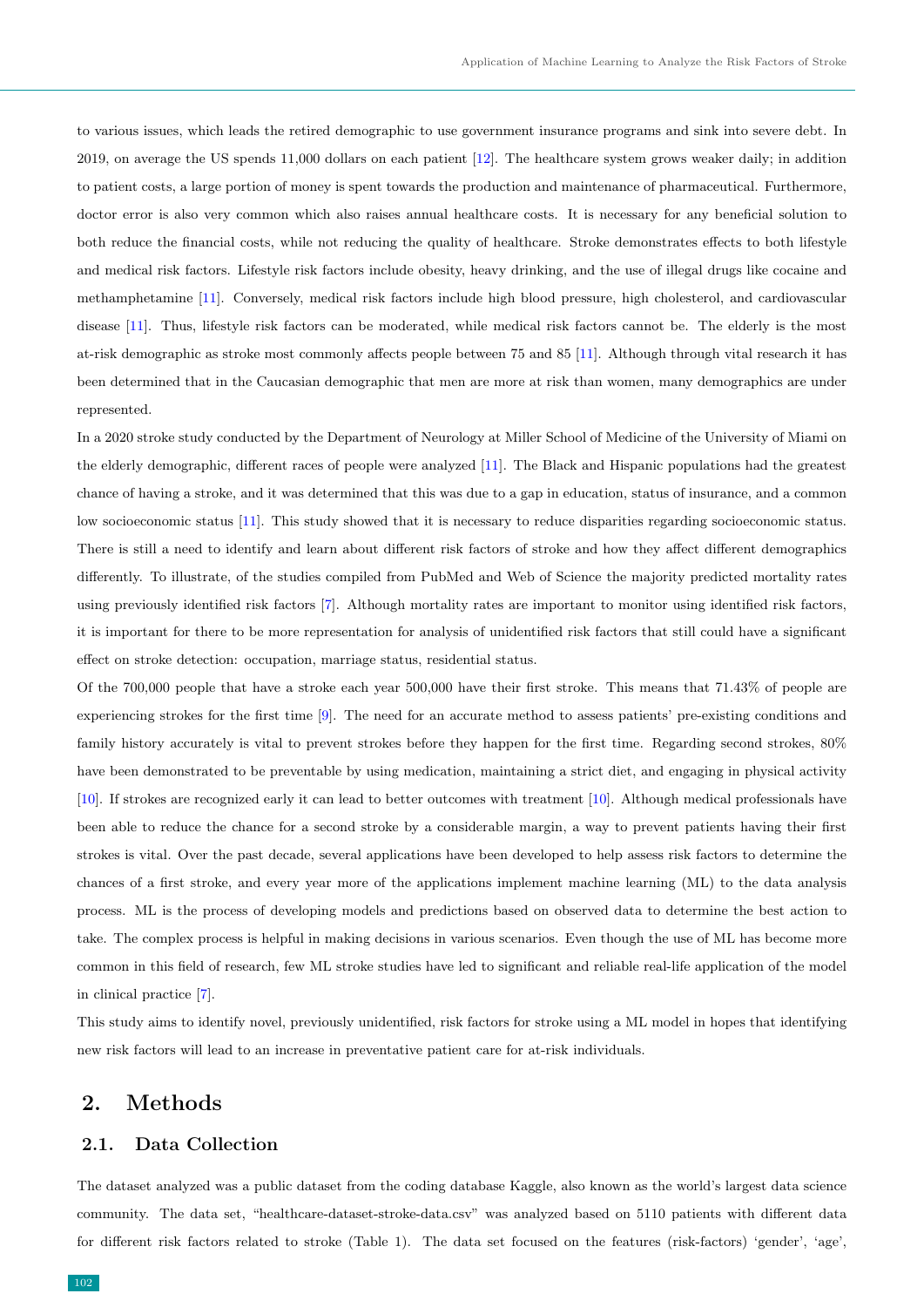'hypertension', 'heart disease', 'ever married', 'work type', 'residence type', 'avg glucose level', 'bmi', and 'smoking status' (Fedesoriano, 2021). These features are a mix of both identified and unidentified risk factors that led to stroke. The goal was to observe how much the unidentified risk factors: 'ever married', 'work type', 'residence type' affected the data analysis process.

|            |  |  |                                                                    | gender ags bypertension heart_disease ever_married Residence_type ang_givense_tensi hai stroke Prinze angleyed Geve_job formerig_embed serve_sected sectors Univers |  |  |                                |  |  |
|------------|--|--|--------------------------------------------------------------------|---------------------------------------------------------------------------------------------------------------------------------------------------------------------|--|--|--------------------------------|--|--|
| $0 + 67.0$ |  |  |                                                                    |                                                                                                                                                                     |  |  | 20189-2040 1 1 0 0 0 1 3 0 0   |  |  |
| 2 1 80 0   |  |  | $0 \qquad \qquad 1 \qquad \qquad 1 \qquad \qquad 0$                |                                                                                                                                                                     |  |  | 105.82.52.5 1 1 0 0 0 1 0 0    |  |  |
| 3 0 49 0   |  |  | $0 \qquad 0 \qquad 1 \qquad 1$                                     |                                                                                                                                                                     |  |  | 17123 344 1 1 0 0 0 0 1 0      |  |  |
| 4 0 79 0   |  |  |                                                                    |                                                                                                                                                                     |  |  | 174.52.260 1 0 1 0 0 1 0 0     |  |  |
| \$ 1 81.0  |  |  | $\begin{array}{ccccccccccccccccc} 0 & 0 & 1 & 1 & 1 & \end{array}$ |                                                                                                                                                                     |  |  | 19621-29.0 1 1 1 0 0 0 1 0 3 0 |  |  |

Table 1. healthcare-dataset-stroke-data.csv" data set, this is the data after preprocessing, one-hot encoding has been applied, there are 15 features

#### 2.2. Patient Inclusion/Exclusion Criteria

The preprocessing method reduced the number of patients, so that there would be no discontinuities when the data is analyzed using the ML based model. The process began with all patients with any data missing being removed since that would cause unwanted problems in the data analysis stage that would lead to many errors. All patients younger than 38 were removed as well because there were only three recorded patients that had a stroke younger than the age of 38, and those outliers would skew and be negatively impactful towards the accuracy of the model.

## 2.3. Data Preprocessing

After basic preprocessing, the method one-hot encoding was applied to the data set. One-hot encoding is a method used to ready data for data analysis by changing categorical labels into numerical labels. () For instance, the smoking status feature has four categorical labels associated with it: formerly smoked, never smoked, smokes, and unknown. In order to make this data easier to analyze, the four labels of the smoking status feature were made into four separate features themselves. Each of the four new features were given the binary labels 0 and 1, 0 being false and 1 being true for the feature's condition. One-hot encoding is a vital step and latter step in analysis to make the data more consistent with only numerical labels (Figure 1).



Figure 1. Demonstrates the process to ready the data for analysis so there are no idiosyncrasies with it and it does not cause any problems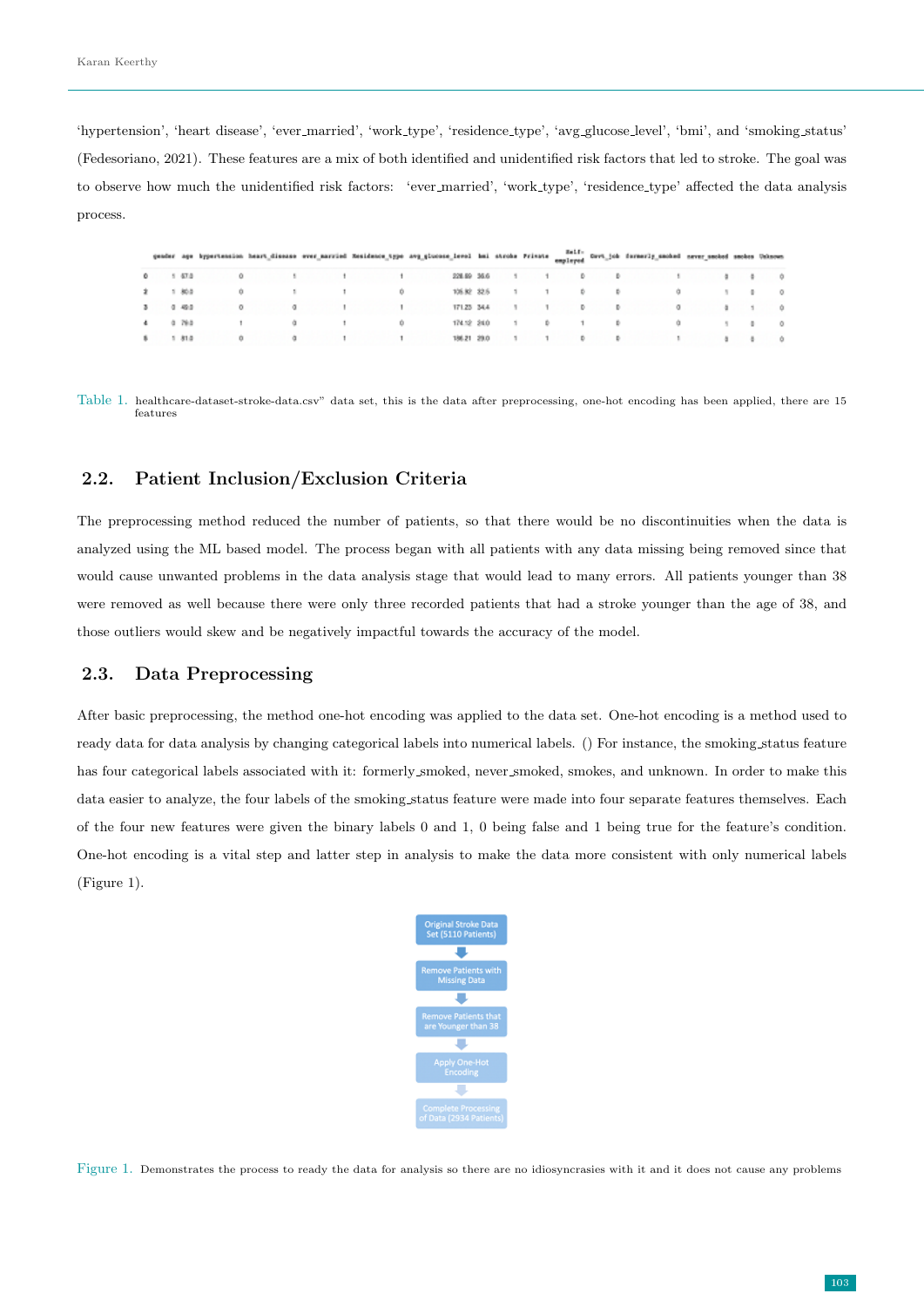### 2.4. Split into Training and Validation Sets

The process of splitting the data set into a training and validation set is to observe how effective the trained model will be in determining the likelihood of a stroke occurring. The training set learns from applying the model to the original data received in order to predict the correct outcome, while the validation set is used to fine-tune the parameters when training the model (). In order to ensure the accuracy of the outcomes the model, the number of patients that did have a stroke and those who did not, had to be equal. The validation set was 75% the size of the training set. If the data had been split 50%-50% only half of the data would be trained, and it is likely that important id left out when training the model. With the use of the Synthetic Minority Over-sampling Technique (SMOTE) as a stratifier the data was able to be balanced. SMOTE is an over sampling technique that helps balance the number of people who had strokes compared to the number of people who did not. The use of a training and validation set will also allow for if over fitting is occurring in the model. Over fitting occurs when the model has memorized each of the points data in the training data set instead of generalizing across the test data, this is not desirable.

#### 2.5. Scaling the Data Set

Scaling the data set is an important part of data preprocessing that helps prevent any outliers in the data set; thus, it normalizes the data by making the data more generalized to reduce the numerical difference between different data points (). This process is vital in ensuring that the model runs smoothly on the data and so the outliers do not have an impact on skewing the data, which can lead to an undesirable and inaccurate model. To measure the effectiveness of the scaling process, the standard deviation of the data set was taken next, which is an effective method in determining the amount variation between data points (). The standard deviation was 1.44 for this data set, which represents an accurate representation that the scaling process is working, and that the data is ready to be applied to a model. The scalar (.StandardScaler()) was applied to both the training set  $(X_{train,res})$  and the validation set  $(X_{val,new})$  (Figure 2).

```
scalar = preprocessing.St and ardScaler()scaler.fit(X train res)
X train scaled = scaler.transform(X train res)
X val scaled = scaler.transform(X val new)
```
Figure 2. Code for applying the scalar to the training and validation set, to ensure that the data was more generalized

## 2.6. Artificial Neural Network (ANN) model

After the processed data was split into the training and validation set, the data was ready for ANN to be applied to it. ANN is the most common process used to analyze the accuracy and validity of ML models. The ANN model is the easiest way to apply supervised machine learning algorithms and it shows how accurately a model can analyze the data. The ANN model utilizes a logistic regression curve to evaluate if a model is trained properly. It is ideal for the curve to go to zero to represent that the data has been completely understood. Logistic regression assumes the predictions to represent this functional form

$$
\hat{y} = (w_1x_1 + w_2x_2 + \cdots + w_kx_k + b),
$$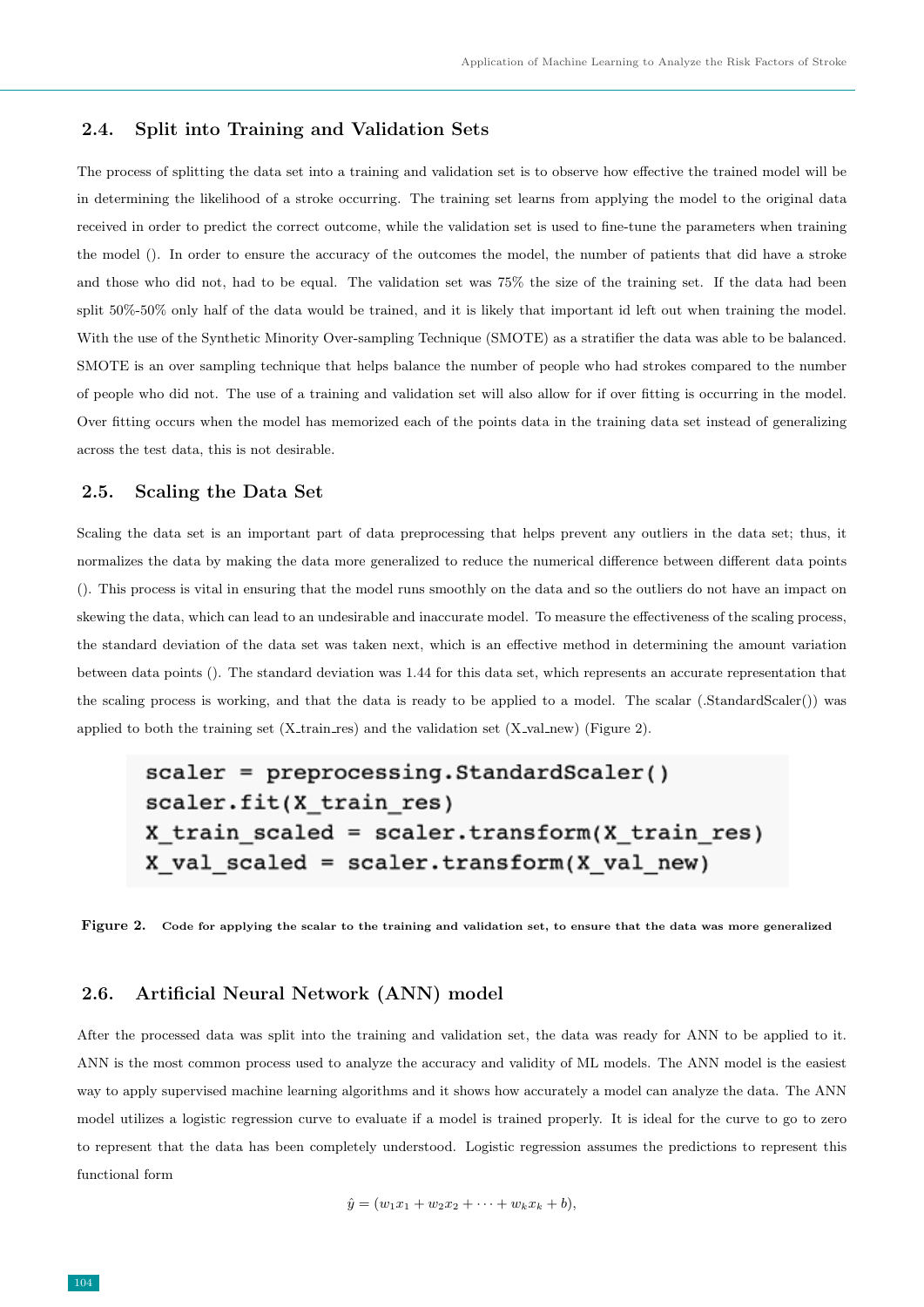where the numbers  $w_1, w_2, \ldots, w_k, b$  are trainable parameters. Logistic regression on the most basic level, models the optimal line to describe data in two different classes. That line becomes more accurate with each run by utilizing the binary cross entropy (BCE) error to minimize the error. Each time it calculates the function the BCE changes the line parameters in  $y = mx + b$  to represent a better line that represents the two different classes. The loss or logistic regression model used 2 hidden layers and epochs 1000. Hidden layers are the number intermediate steps that the data takes until it is completely analyzed, and epochs are the number of times the training data goes through the model (Figure 3).



Figure 3. The structure of the artificial neural network (ANN) model and what the data was put through to receive optimal results. Two hidden layers was found to be the most effective process to give the model the most accuracy

#### 2.7. Analysis of Dataset and Each Feature Separately

After the effective use of the ANN function and minimization of the BCE, the accuracy of the model will be possible to determine. Following a successful analysis of the data set using the ANN model, a final accuracy of above 80%, the data is ready to for each feature to be analyzed separately, and the goal of a positive result to the research question is within reach. To evaluate the accuracy of each feature separately, instead an AUC curve will be utilized, an effective analysis for accuracy method that returns quantitative data. The Select-K-Best function from skikit learn, will be applied to determine, out of the number of features chosen to be analyzed, which features are having the greatest impact on a positive stroke result. Furthermore, when the no features (number of features) variable is set equal to three, the Select-K-Best function returns age, bmi, and avg\_glucose\_level to be the most effective risk factors leading to a stroke. This is understandable as these three risk factors have been previously proven as significant risk factors that need to monitor and reduced, if possible, to reduce the chance of stroke. In addition to reaffirming previous studies, this function will also allow for the effectiveness of the previously unidentified features, ever married, work type, and residence type, to be measured according to this specific data set, in hopes to obtain a breakthrough that can be applied to a larger sample source and reaffirmed on a wide scale level.

## 2.8. AUC curve

In addition to the logistic regression model the subsets of data were also analyzed using the area under the receiver operating characteristic curve (AUC) curve. With a successful logistic regression model the application of an AUC curve was possible. It is a graph that measures the performance of the model based on sensitivity (true-positive) and specificity (true-negative) rate. Sensitivity measures the amount of people that were correctly diagnosed as positive stroke patients and looks after the number of false-negative results, and specificity represents the number of patients correctly identified as negative and refers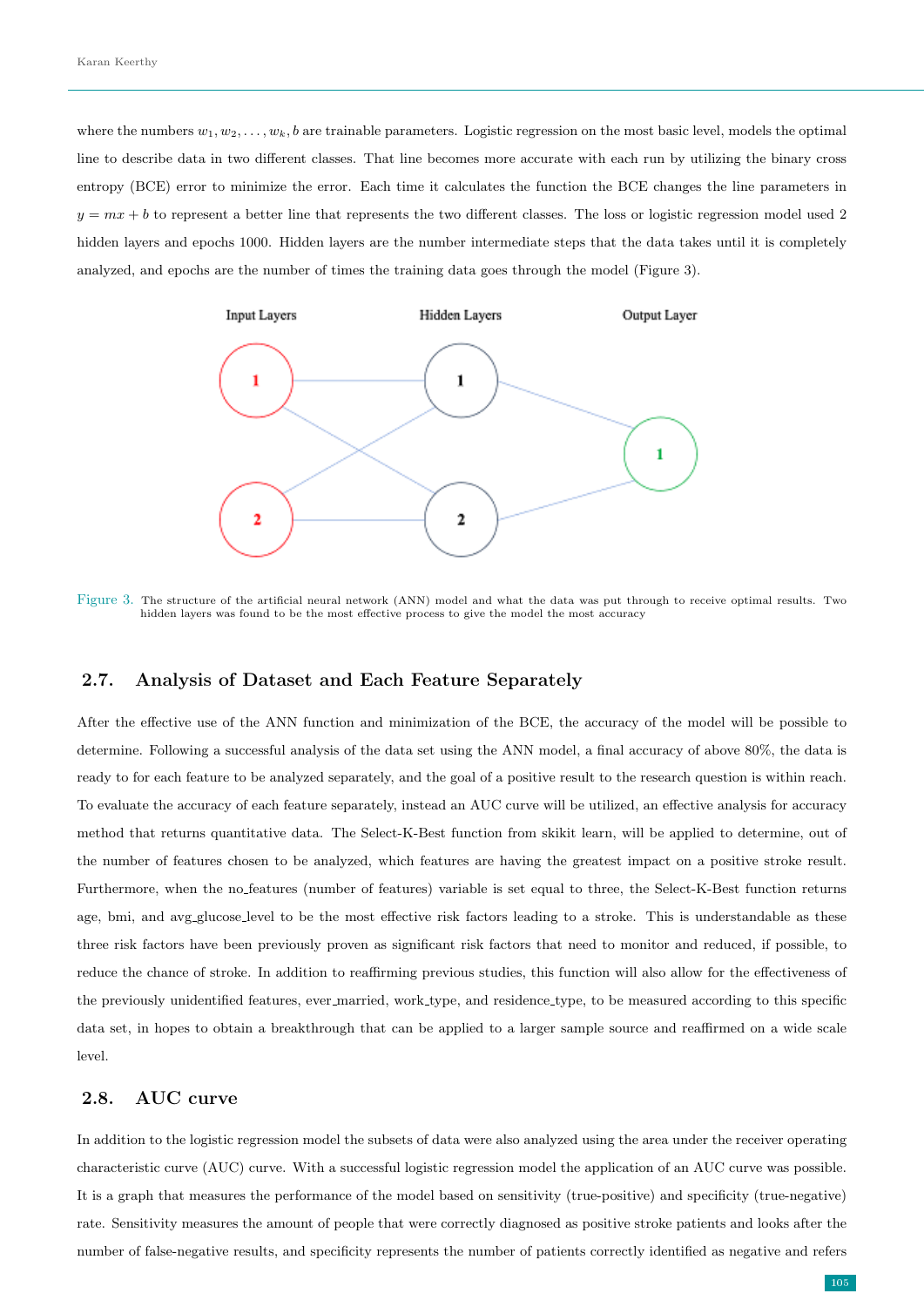to the number of false-positive results. The AUC curve is used to observe how well the model has represented the data set by plotting the sensitivity vs 1 - specificity rate and comparing the area under that curve to the set threshold value. The threshold value monitors the projected probability into a label (Deepchecks, 2021). The default threshold value is 0.50, so as long as the AUC value is greater than 0.50 the model is predicting accurately and is better than a random guess.

# 3. Results

#### 3.1. Analysis of Entire Data Set

Following the pre-processing of the data the original number of patients was reduced from 5110 to 2934. After analysis the data's training and validation error were 0.547 and 0.572 respectively (Figure 4). The errors are close in value which is desired because it denotes that no over fitting occurred in the data analysis process. Using a basic analysis model, the accuracy, precision, recall, and other values were determined after analyzing the entire data set. In the bottom left corner of the table, it can be observed that the weighted average for the entire model based on the validation set was 0.92 or 92% (Figure 4), which was beneficial, as it allowed for the next phase of the analysis process on each feature separately to develop a ranking on the extent of each features' impact on the chance of a stroke.



Figure 4. The basic analysis of the entire model. Validation and training set error calculated, and validation set weighted accuracy determined to be 92% (0.92 in the table)

## 3.2. Analysis of Each Feature Separately

Following the successful analysis of the entire model and determining that the overall accuracy of the model's stroke prediction was 92%, the use of Scikit-learn's SelectkBest function was used to analyze each feature separately, and eventually develop a ranking system for the features based on the chance of a stroke occurrence. The Selectkbest function is a pre-programmed function that determines which features cause the most impact on the return of a positive value in response to the model (Pedregosa, 2011). The function utilizes a variable, k, to represent the number of features being analyzed. The k can be changed with each run; for clarity the k variable was renamed to "no features" (Figure 5). After the function has been applied, a ranking is created for the features analyzed based on their effect on the model returning a positive result of a stroke occurring.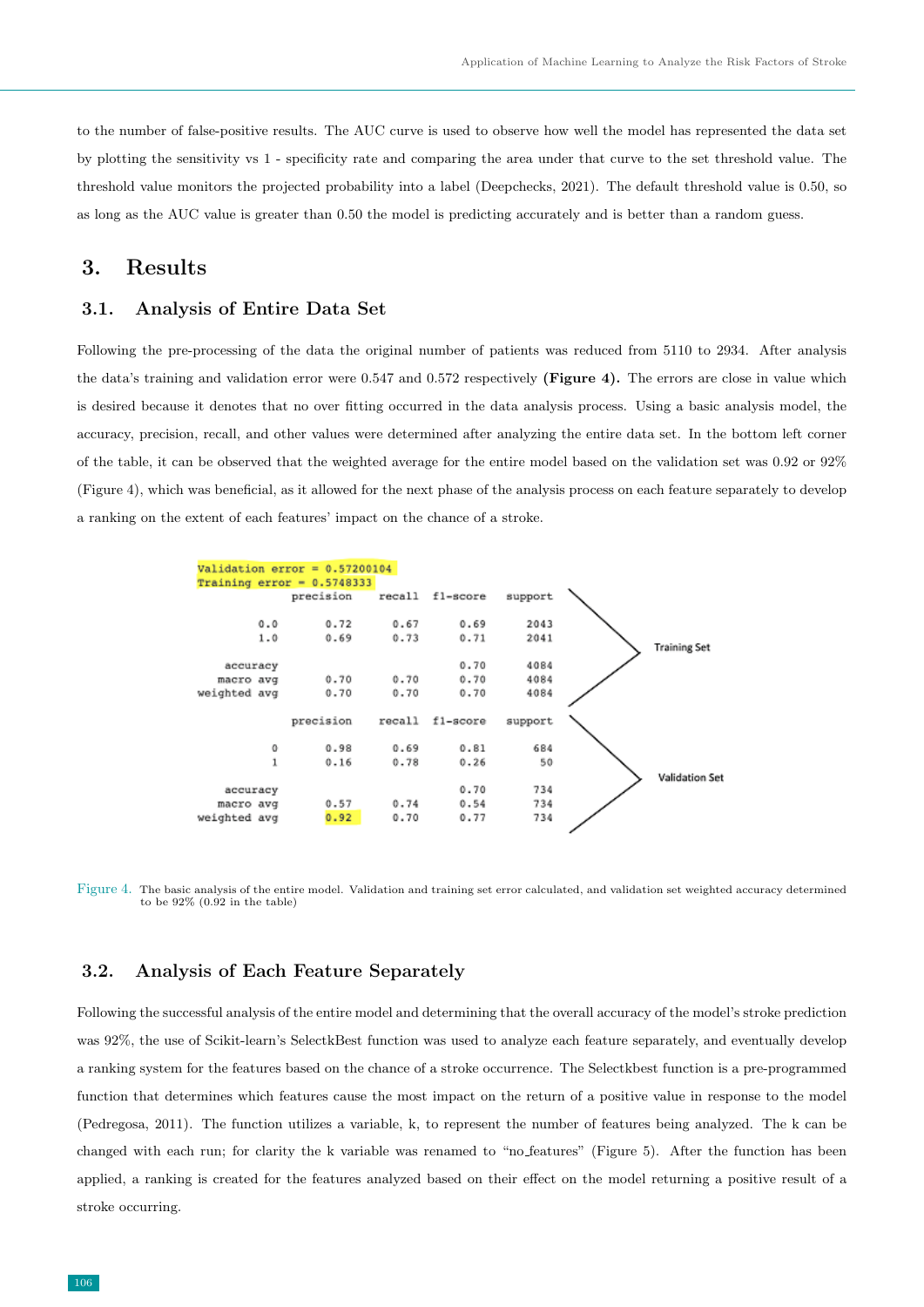

Figure 5. Application of the SelectKBest function on the data set to develop a ranking of the features. E.g. no features = 4, according to the function the four most impactful features contributing to the chances of having a stroke are (1) 'avg glucose level', (2) 'age', (3) 'bmi', (4) 'smokes' in order from most to least impact

#### 3.3. Testing the ANN Model

To ensure that the ANN model was effective on this specific data set, a basic test was run by comparing two ANN models on the same data but changing the number of epochs trained on the two models, the first with 100 epochs and the second with 1000 epochs (Figure 6). If the ANN model is effective, additional epochs, runs through the model, will increase the percent of the model trained. Only when approaching 800-1000 epochs the slope of the regression graph is more horizontal or closer to zero meaning the entire model has been trained. This observation validates the fact the ANN model is affective on the "healthcare-dataset-stroke-data.csv" data set because when more epochs are added the model trains better.



Figure 6. Comparison between 100 and 1000 epoch ANN models to assess the ANN models effectiveness on the stroke data set

# 3.4. Application the ANN Model to find the AUC

The AUC curves were determined for all the different number of features and compared to the original AUC value obtained when no features = 1. This process allows for the ranking to be validated using a more quantitative method. The  $|\Delta AUC|$ showed that there is fluctuation throughout the AUC curve when different numbers of features are analyzed, the values of 0.003, 0.080, and 0.062, for government job (occupation), residence type (living status), and ever married (marriage status) respectively (Table 2). These values represent major fluctuations compared to the control value AUC of 0.617, which shows that they have an impact on the chance of stroke. Furthermore, in this dataset occupation caused more chance of stroke than heart disease; these previously unidentified risk factors do have an effect on chance of stroke occurrence. The "-" in the table represent data that is associated with another risk factor that was broken down during one-hot encoding. There are four smoking features, but only values for the feature "smokes" was recorded because it was ranked higher by SelectKBest and the AUC for the other three smoking features would be similar.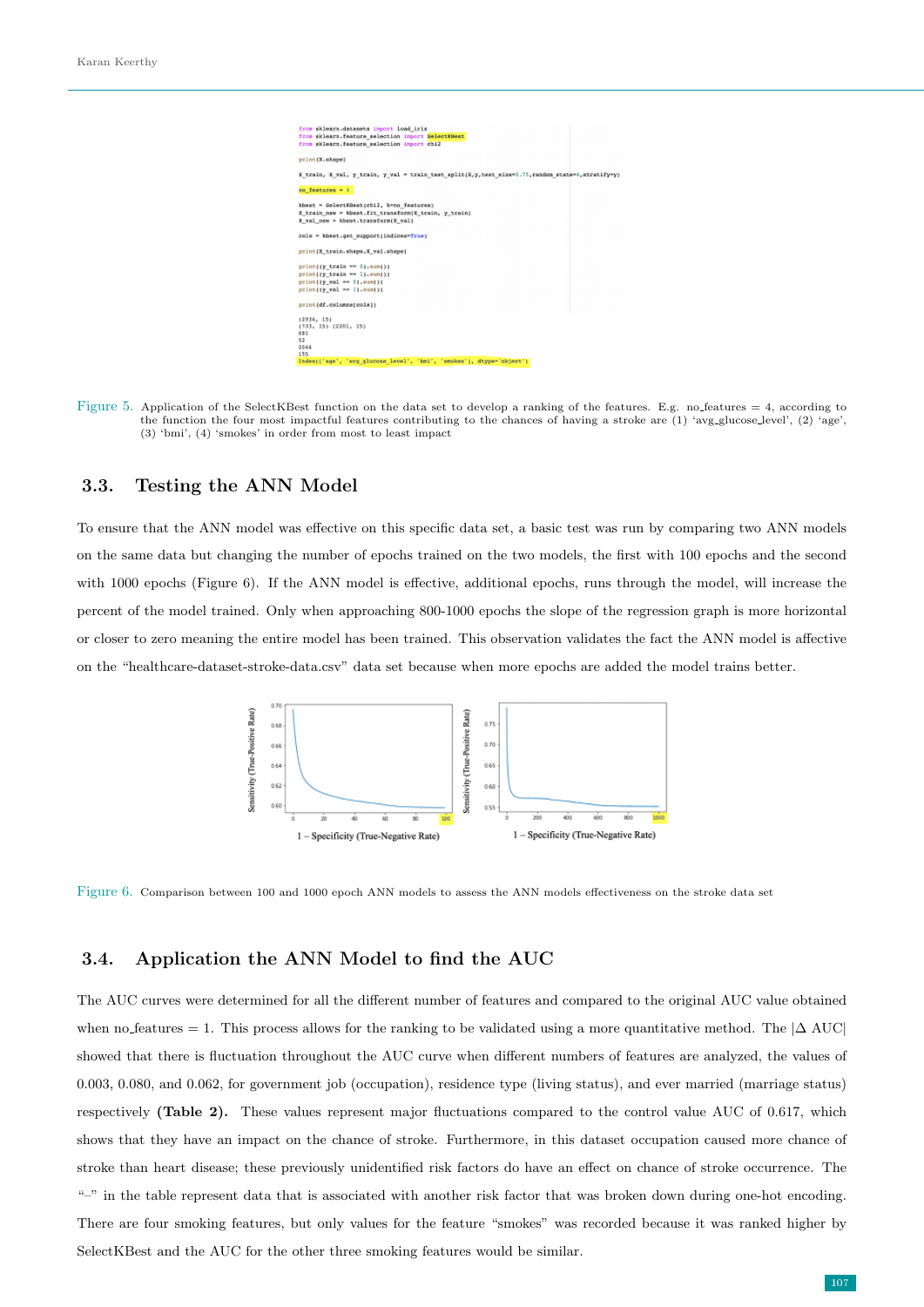| Features<br>$\#$ | Features Ranking      | AUC Value | $ \Delta \text{ AUC} $ |
|------------------|-----------------------|-----------|------------------------|
| 1                | Average Glucose Level | 0.617     | 0                      |
| $\overline{2}$   | Age                   | 0.693     | 0.076                  |
| 3                | <b>BMI</b>            | 0.707     | 0.090                  |
| $\overline{4}$   | Smokes                | 0.700     | 0.083                  |
| 5                | Unknown               |           |                        |
| 6                | Never Smoked          |           |                        |
| 7                | Formerly Smoked       |           |                        |
| 8                | Hypertension          | 0.606     | 0.011                  |
| 9                | Government Job        | 0.620     | 0.003                  |
| 10               | Heart Disease         | 0.529     | 0.088                  |
| 11               | Private Job           |           |                        |
| 12               | Residence Type        | 0.537     | 0.080                  |
| 13               | Gender                | 0.525     | 0.092                  |
| 14               | Self Employed Job     |           |                        |
| 15               | Ever Married          | 0.555     | 0.062                  |

Table 2. finding the AUC and change in AUC from no features = 1; no features is increased by one in each calculation and compared to the original AUC to measure its effectiveness and accuracy in more quantitative manner

# 4. Discussion/Conclusions

With the availability of a larger data set analyzing more risk factors it will be helpful in this research. The analysis showed that this method worked to analyze stroke. These positive results will allow for further application to obtain more accurate results to expand the data analysis process. With additional and more accurate data an interface will be applied to the data to add a more interactive way for the patient to connect with their symptoms and get better treatment.

The results show significant reason to broaden the search for new risk factors as ever married, work type, and residence type were significant features in determining the likelihood of stroke (Table 2). Although measuring the change in AUC is an innovative method to measure the accuracy of different features, using the AUC is not the best method because AUC does not create a bias on the size of the test data, while accuracy is dependent on the size of the data. It would be more effective to apply a new and more complex method to accurately identify features. Scikit-Learn's lasso feature selection explains this process. Lasso feature selection is a quantitative ranking approach that aims to push its values towards 0. The values after lasso feature selection that are not 0 are important to the model and should be observed; this will make identifying previously unidentified risk factors much more explicit and straightforward. The lasso function has a variable alpha that must be determined depending on the size and complexity of the data set. Like the ANN model, lasso features selection utilizes logistic regression in the form of a cost function, which is the summation of all the BCE between the all the samples. This method would be much more effective and present better qualitative results to allow for a seamless segway into future research that delves deeper

For instance, with the opportunity to work on a larger data set, the analysis process will be much more accurate and positive results will allow for more opportunities in helping the field and helping people with current and future stroke issues and complications. This ML model provides an accurate representation that analyzes risk factors for stroke, so that future preventative measure based on unidentified risk factors can be put into place and instituted for different populations.

#### References

<sup>[1]</sup> E. Alpaydin, Introduction to machine learning, 2nd Edition, (2010).

<sup>[2]</sup> A. Geron, Hands-on machine learning with Scikit-Learn, Keras, and TensorFlow: Concepts, tools, and techniques to